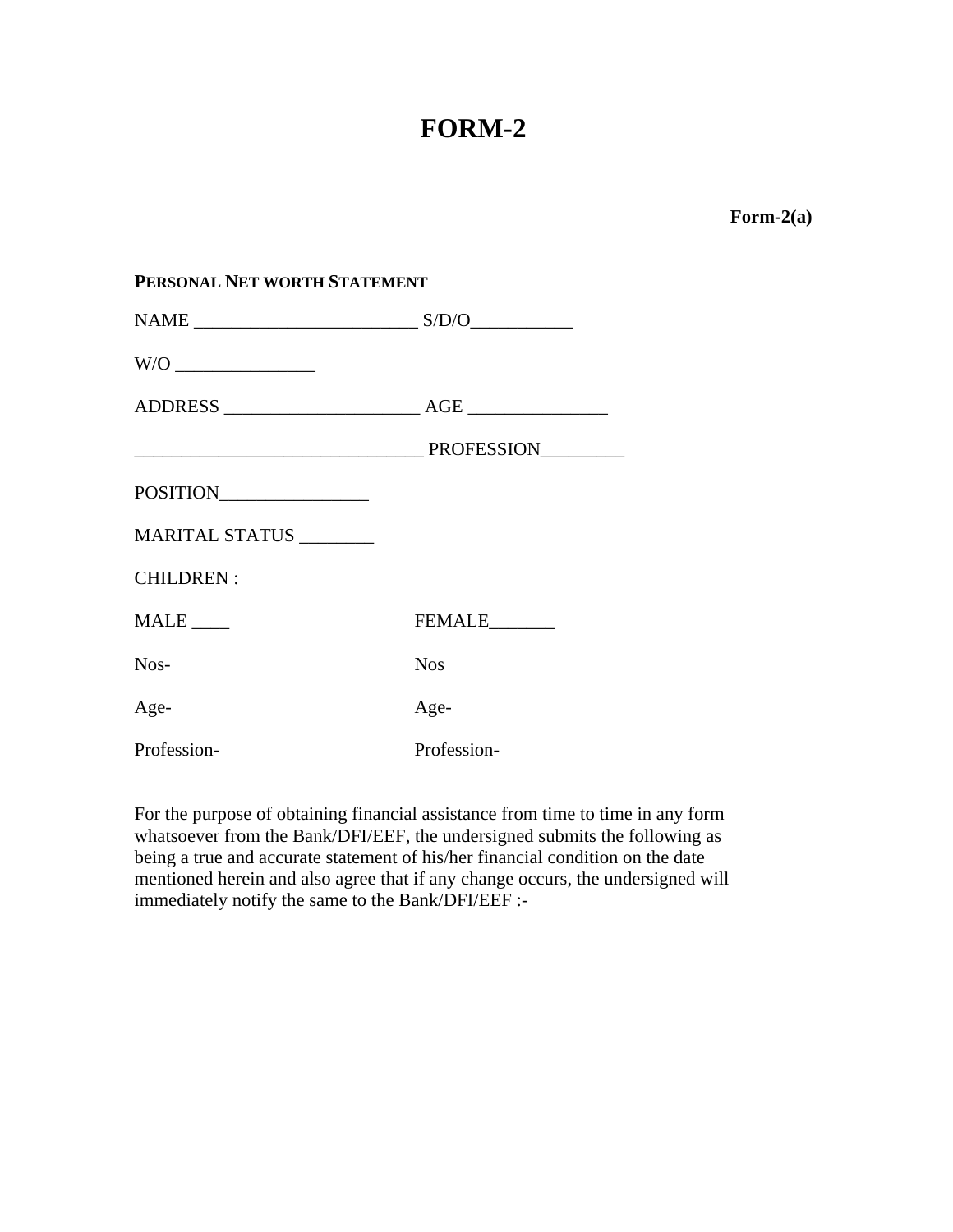| NETWORTH STATEMENT AS ON ____________________                |                                                                                                                                                                         |
|--------------------------------------------------------------|-------------------------------------------------------------------------------------------------------------------------------------------------------------------------|
| <b>LIABILITIES</b><br>Loan from Banks/Financial Institutions | <u> 1989 - Johann Stoff, deutscher Stoff, der Stoff, der Stoff, der Stoff, der Stoff, der Stoff, der Stoff, der S</u><br><b>ASSETS</b><br><b>CASH</b><br>a) In hand Tk. |
| (Schedule-A)<br>Secured Tk.                                  | b) With other Banks Tk.                                                                                                                                                 |
| Unsecured Tk.<br>Other Creditors Tk.                         | <b>INVESTMENT</b><br>Government securities Tk.                                                                                                                          |
| Unpaid taxes Tk.                                             | Shares, Debenture, Bonds, etc.Tk-                                                                                                                                       |
|                                                              | Debtors Tk.                                                                                                                                                             |
|                                                              | Real estate (encumbered)<br>$(Schedule-B) Tk.$                                                                                                                          |
|                                                              | Real estate (unencumbered)<br>(Schedule-C) Tk.                                                                                                                          |
| Other liabilities                                            | Cash surrender value for                                                                                                                                                |
| (Details attached) Tk.                                       | Life Policy Tk.<br>Others (Details attached) Tk.                                                                                                                        |
| TOTAL TK.                                                    |                                                                                                                                                                         |
| <b>NETWORTH</b> (Total Assets - Total liabilities) Tk.       |                                                                                                                                                                         |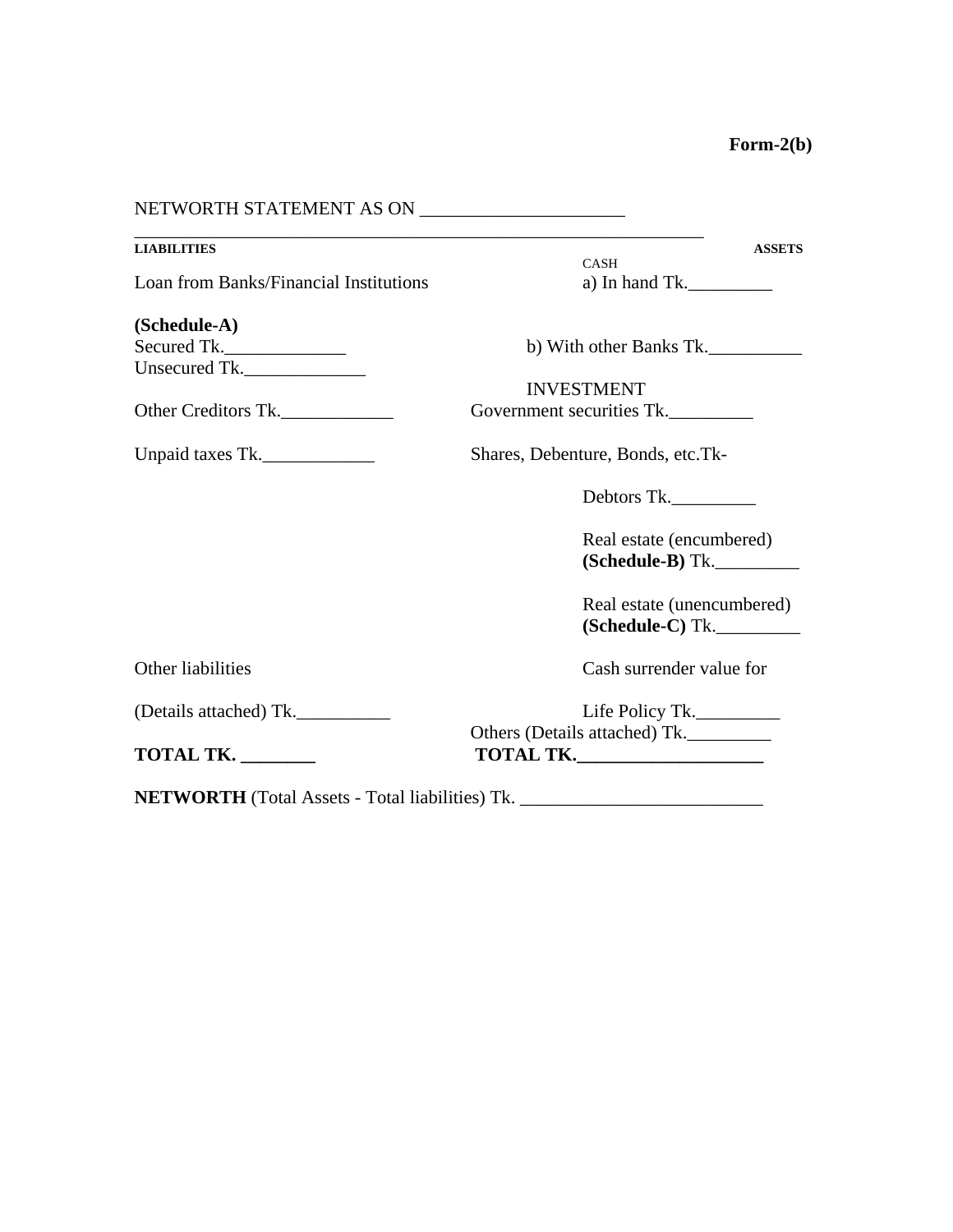## **Name of the Company**

# **SCHEDULE-A**

#### **LIABILITIES TO BANKS/FINANCIAL INSTITUTIONS:**

| Name $\&$<br>address of the<br><b>Bank/Financial</b><br><b>Institution</b> | Date of availing<br>Of<br>the loan | Limit with<br>validity | <b>Present</b><br>outstanding | <b>Secured or</b><br>unsecured with<br>nature of<br>security |
|----------------------------------------------------------------------------|------------------------------------|------------------------|-------------------------------|--------------------------------------------------------------|
|                                                                            |                                    |                        |                               |                                                              |

#### **SCHEDULE-B**

# **REAL ESTATES (ENCUMBERED)**

| <b>Location and</b><br>tenure of | Area of land | <b>Description</b><br>and                                     | Mortgage and<br>mortgage | <b>Market Price</b> |                 |       |
|----------------------------------|--------------|---------------------------------------------------------------|--------------------------|---------------------|-----------------|-------|
| <b>Market price</b><br>ownership |              | Schedule of the<br><b>Property and</b><br>type of<br>building | amount                   | Land                | <b>Building</b> | Total |
|                                  |              |                                                               |                          |                     |                 |       |

# **SCHEDULE-C**

#### **REAL ESTATES (UNENCUMBERED)**

| <b>Location and</b><br>tenure | Area of land | <b>Description and</b><br><b>Schedule</b>  | <b>Market Price</b> |                 |       |
|-------------------------------|--------------|--------------------------------------------|---------------------|-----------------|-------|
| of ownership                  |              | of the property<br>and type of<br>building |                     | Land   Building | Total |
|                               |              |                                            |                     |                 |       |